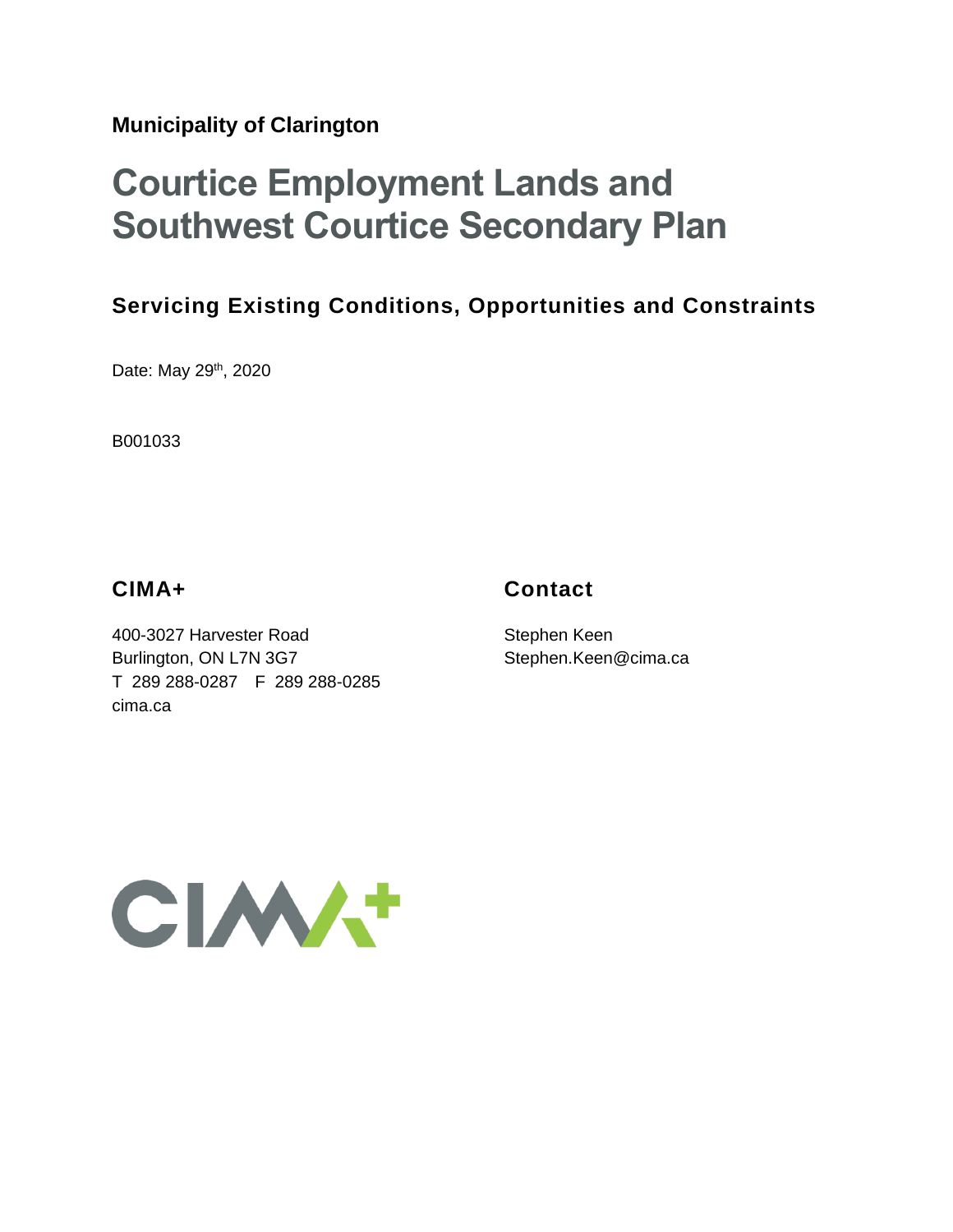# **Table of Contents**

| $\mathbf{1}$   |                        |  |  |  |  |
|----------------|------------------------|--|--|--|--|
|                | 1.1                    |  |  |  |  |
| $\overline{2}$ |                        |  |  |  |  |
|                | 2.1                    |  |  |  |  |
|                | 2.2                    |  |  |  |  |
|                | 2.2.1                  |  |  |  |  |
|                | 2.2.2                  |  |  |  |  |
|                | 2.3                    |  |  |  |  |
| 3              |                        |  |  |  |  |
|                | 3.1                    |  |  |  |  |
|                | 3.2                    |  |  |  |  |
|                | 3.2.1                  |  |  |  |  |
|                | 3.2.2                  |  |  |  |  |
|                | 3.2.3                  |  |  |  |  |
|                | 3.2.4                  |  |  |  |  |
|                | 3.3                    |  |  |  |  |
| $\overline{4}$ |                        |  |  |  |  |
|                | 4.1                    |  |  |  |  |
|                | 4.2                    |  |  |  |  |
|                | 4.3                    |  |  |  |  |
|                | 4.4                    |  |  |  |  |
|                | 4.5                    |  |  |  |  |
|                | <b>List of Figures</b> |  |  |  |  |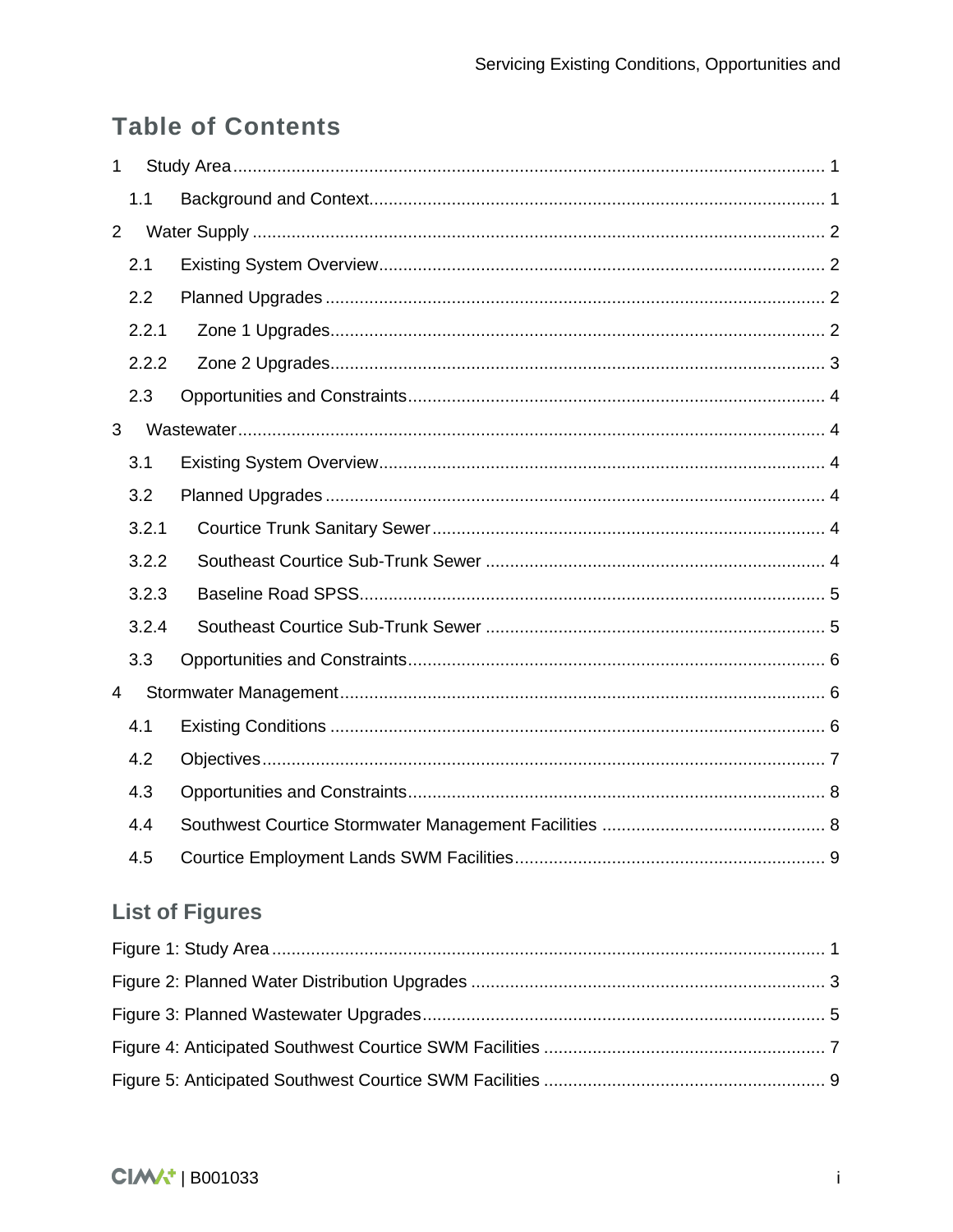# <span id="page-2-0"></span>**1 Study Area**

The study area focuses on a portion of the Southwest Coutice secondary plan area and the adjacent Courtice Employment Lands secondary plan area.

The study area includes the lands bound by Townline Road in the west, Highway 401 (HWY 401) to the south, a portion of Bloor Street to the north, and Courtice Road and the future Highway 418 (HWY 418) to the east. The following **Figure 1** depicts the local context within the Municipality of Clarington.



<span id="page-2-2"></span>**Figure 1: Study Area**

#### <span id="page-2-1"></span>**1.1 Background and Context**

The purpose of this report is to summarize the existing and previously planned municipal infrastructure that will provide water, wastewater and stormwater management services to future development within the study area. The Regional Municipal of Durham (Durham) is responsible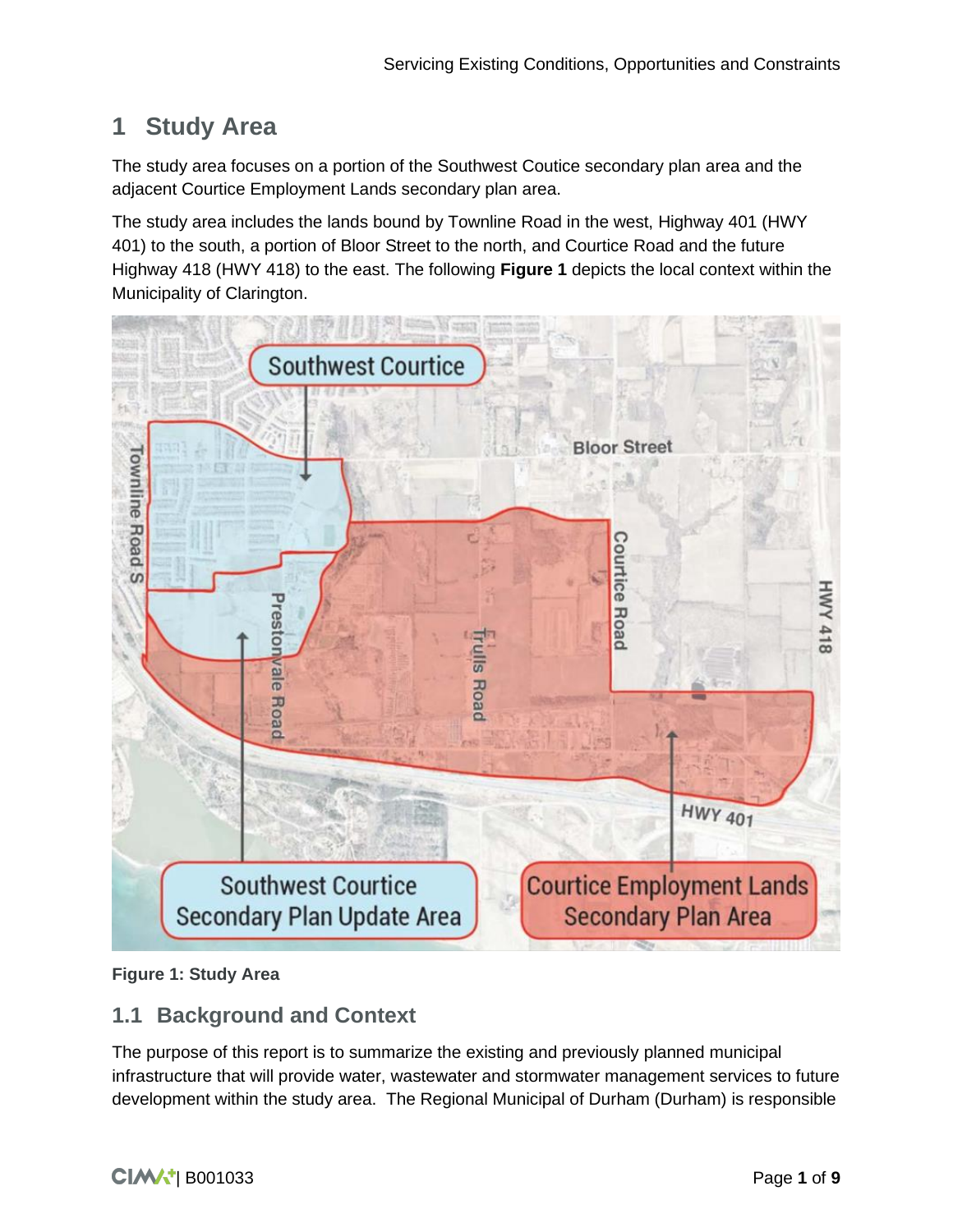for the delivery of municipal water and wastewater services across Durham Region. Through its long-range planning processes the Region identifies water and wastewater infrastructure required to support growth within urban areas. Infrastructure projects required to support growth are included in the Region's Development Charges (DC) by-law. Stormwater infrastructure is the responsibility of the Municipality of Clarington. Stormwater infrastructure to support growth is typically planned and constructed by local developers or groups of developers and subsequently assumed by the Municipality.

# <span id="page-3-0"></span>**2 Water Supply**

## <span id="page-3-1"></span>**2.1 Existing System Overview**

The Regional Municipality of Durham's (Durham) Whitby-Oshawa-Courtice Drinking Water System (DWS) supplies water to a population approximately 320,000 people located in the Town of Whitby, City of Oshawa and the Municipality of Clarington. Within the Municipality of Clarington only the Courtice area is serviced by the Whitby-Oshawa-Courtice DWS, communities further east area serviced by other systems. Treated water is supplied to the Whitby-Oshawa-Courtice DWS from the Whitby Water Supply Plant (WSP) with a rated capacity of 118 ML/d and the Oshawa WSP with a rated capacity of 134 ML/d. The Whitby WSP is currently operating at 109 ML/d and a Class Environmental Assessment has been filed to expand its capacity to an anticipated 218 ML/d. The Oshawa WSP is currently operating at approximately 96 ML/d.

The distribution system is divided into to four (4) pressure zones. Courtice is situated in Zone 1 and Zone 2. Zones 1 and 2 are integrated, with areas below an elevation of 118 m serviced from Zone 1 and areas above 118 m (up to 154 m) are serviced from Zone 2. The Southwest Courtice Secondary Plan area is located entirely in Zone 1. The Courtice Employment Lands are divided between Zone 1 and Zone 2.

# <span id="page-3-2"></span>**2.2 Planned Upgrades**

Durham's Development Charge (DC) background study identifies a number of projects to provide a network of feedermains to support development within the study area.

# <span id="page-3-3"></span>**2.2.1 Zone 1 Upgrades**

The existing development in the northern portion of Southwest Courtice is serviced by an existing network of Zone 1 watermains. However, there is limited water distribution infrastructure south of the currently developed area.

An existing 300 mm dia. watermain along Townline Road connects to an existing 400 mm dia. watermain on the north side of Highway 401 that crosses the highway and connects to a 300 mm dia. watermain on the south side of Highway 401 on Colonel Sam Drive. This 300 mm dia. continues easterly to the Courtice Water Pollution Control Plant (WPCP) located east of Courtice Road.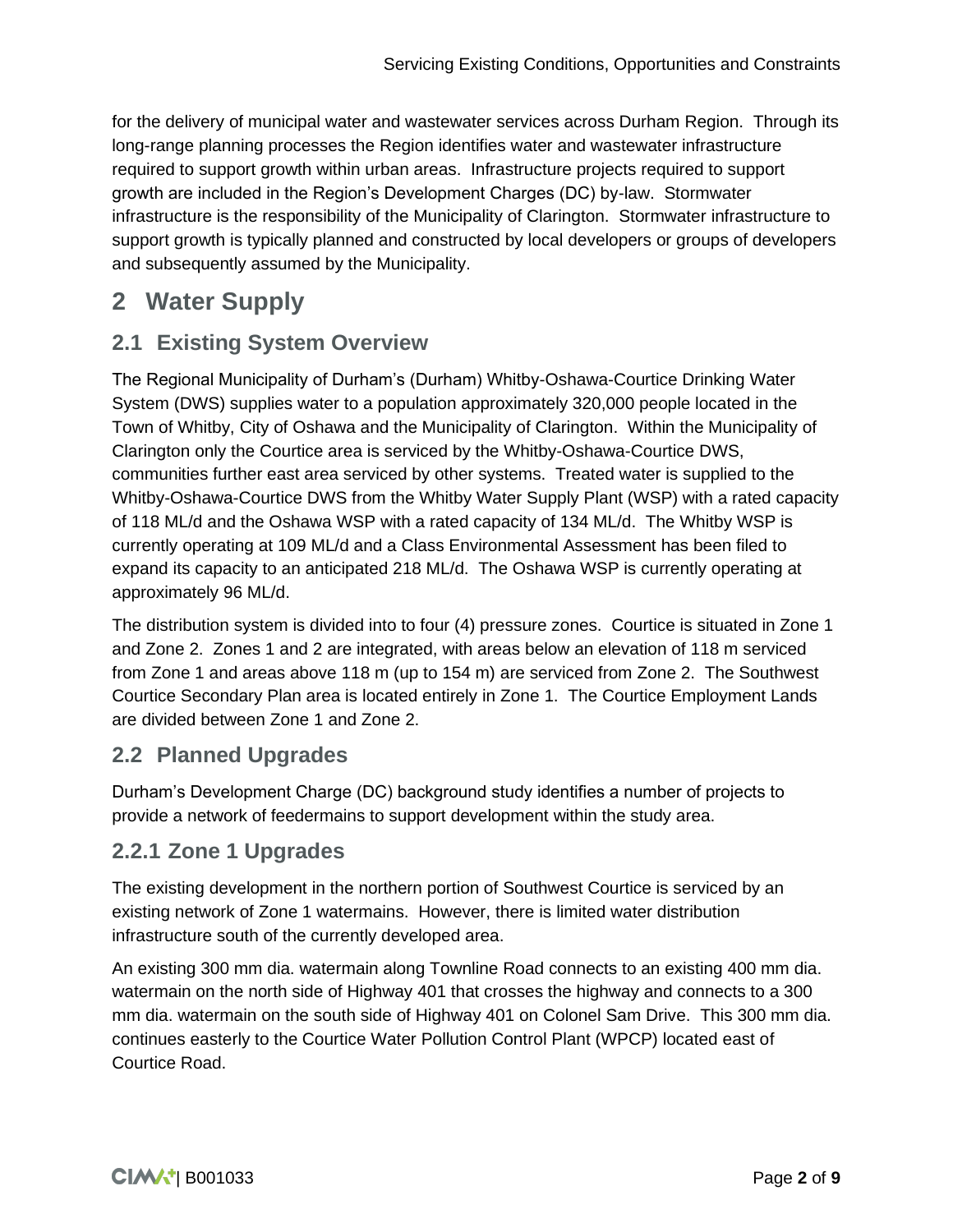To service the undeveloped portion of Southwest Courtice and the southern portion of the Courtice Employment Lands, new Zone 1 watermains are is planned. The new watermains will consist of a 400 mm dia. watermain extended north from the Courtice WPCP under highway 401 to Baseline Road and west along Baseline Road to Courtice Road. This portion of the watermain has been constructed in conjunction with the Courtice Trunk Sanitary Sewer (TSS) project. The new 400 mm dia. watermain will run west along Baseline Road to Prestonvale Road where it will run north towards the future Type B Arterial Road and turn west to connect back to the existing 300 mm dia. watermain on Townline Road.



<span id="page-4-1"></span>**Figure 2: Planned Water Distribution Upgrades**

# <span id="page-4-0"></span>**2.2.2 Zone 2 Upgrades**

To service the Courtice Employment Lands area a new Zone 2 feedermain is proposed. The new 600 mm dia. watermain will run east-west along Bloor Street from Townline Road to Trulls Road. A new 400 mm Zone 1/Zone 2 watermain will run south on Trulls Road to connect to the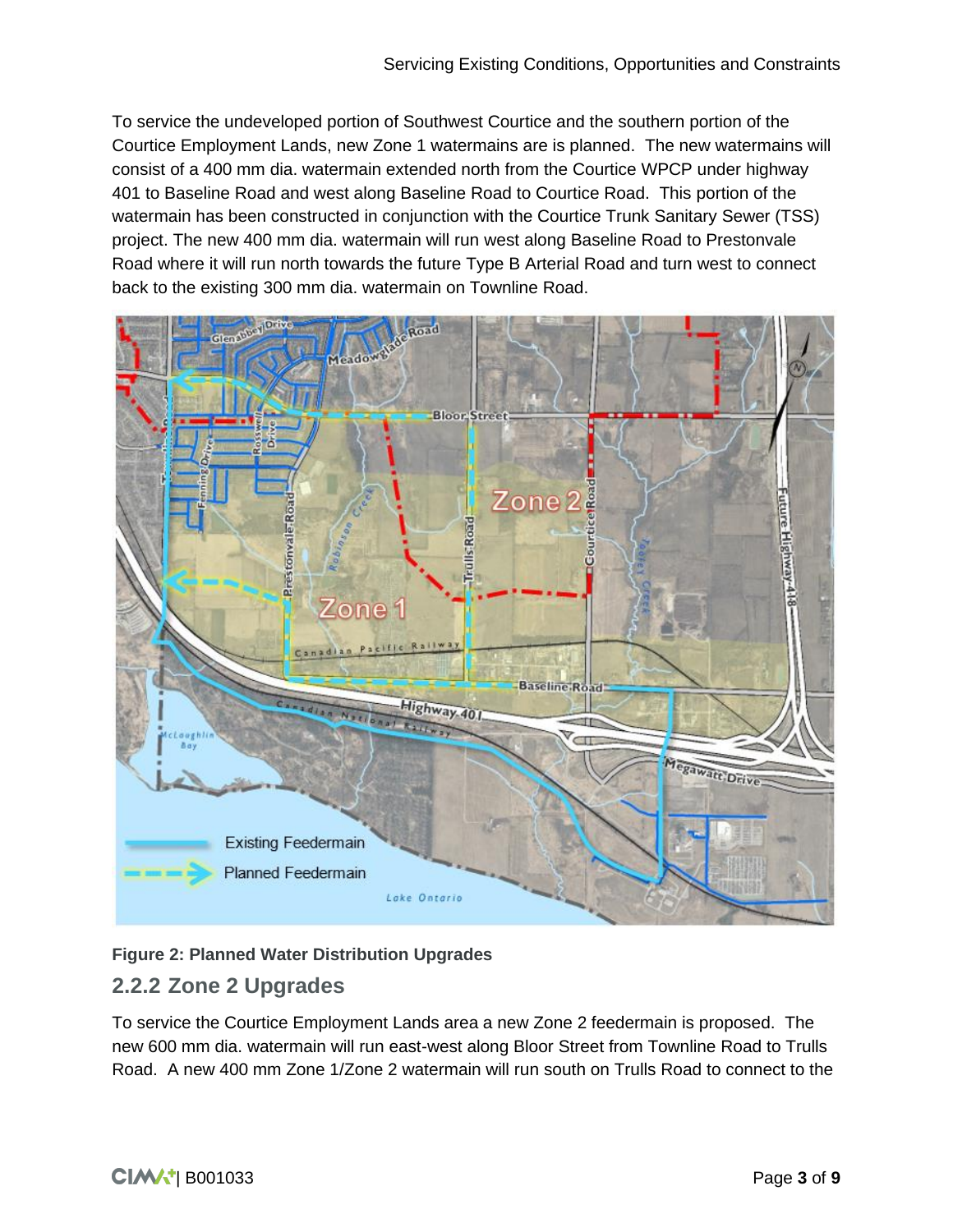new 400 mm dia. Zone 1 watermain at Baseline Road. A closed valve on Trulls Road will isolate the two zones at the Zone 1/Zone 2 boundary.

# <span id="page-5-0"></span>**2.3 Opportunities and Constraints**

There are no major constraints associated with the provision of water servicing to support growth within the study area. The existing water supply plants, booster pumping stations and storage facilities in Zones 1 and 2 have been planned to support growth and over the long-term the planned projects described above will provide a water supply system capable of providing water to local watermains in the study area to support development.

# <span id="page-5-1"></span>**3 Wastewater**

## <span id="page-5-2"></span>**3.1 Existing System Overview**

Courtice is within the sanitary sewage catchment area that is shared between the Harmony Creek Water Pollution Control Plant (WPCP) and the Courtice WPCP. The existing developed urban area in Southwest Courtice is generally limited to the land that can be drained by gravity to the Harmony Creek Sanitary Sewage Pumping Station (SSPS) and from there pumped to the Courtice WPCP for treatment. The undeveloped lands in Southwest Courtice and the Courtice Employment Lands are all within catchment area that will eventually flow directly to the Courtice WPCP by gravity.

#### <span id="page-5-3"></span>**3.2 Planned Upgrades**

The Region of Durham's Development Charge (DC) background study identifies a number of projects to provide new trunk and sub-trunk sanitary sewers in the Courtice area. These new sanitary sewers will support development in the study area and beyond.

#### <span id="page-5-4"></span>**3.2.1 Courtice Trunk Sanitary Sewer**

The Courtice Trunk Sanitary Sewer (CTSS) is currently being extended north from the Courtice WPCP under Highway 401 and into Courtice Employment Lands. The northward extension of the CTSS will allow for servicing of the adjacent lands in south Courtice and will ultimately allow flows from north Oshawa to be diverted to the Courtice WPCP.

Several phases of the CTSS have been completed extending a 2100 mm dia. sewer from the Courtice WPCP north under Highway 401 to Baseline Road and west along Baseline Road to Courtice Road. The next phase of the project that is anticipated for construction in 2020 and will extend the 2100 mm dia. trunk sanitary sewer further west along Baseline Road to Trulls Road and extend an 1800 mm dia. sewer north on Trulls Road to Bloor Street.

#### <span id="page-5-5"></span>**3.2.2 Southeast Courtice Sub-Trunk Sewer**

Most of the Courtice Employment Lands west of Trulls Road will not be able to drain directly to the CTSS. Instead they will have to drain southwesterly towards a future sub-trunk sanitary sewer to be extended west along Baseline Road from Trulls Road towards Robinson Creek. This new sub-trunk sanitary sewer will convey flows easterly to the CTSS.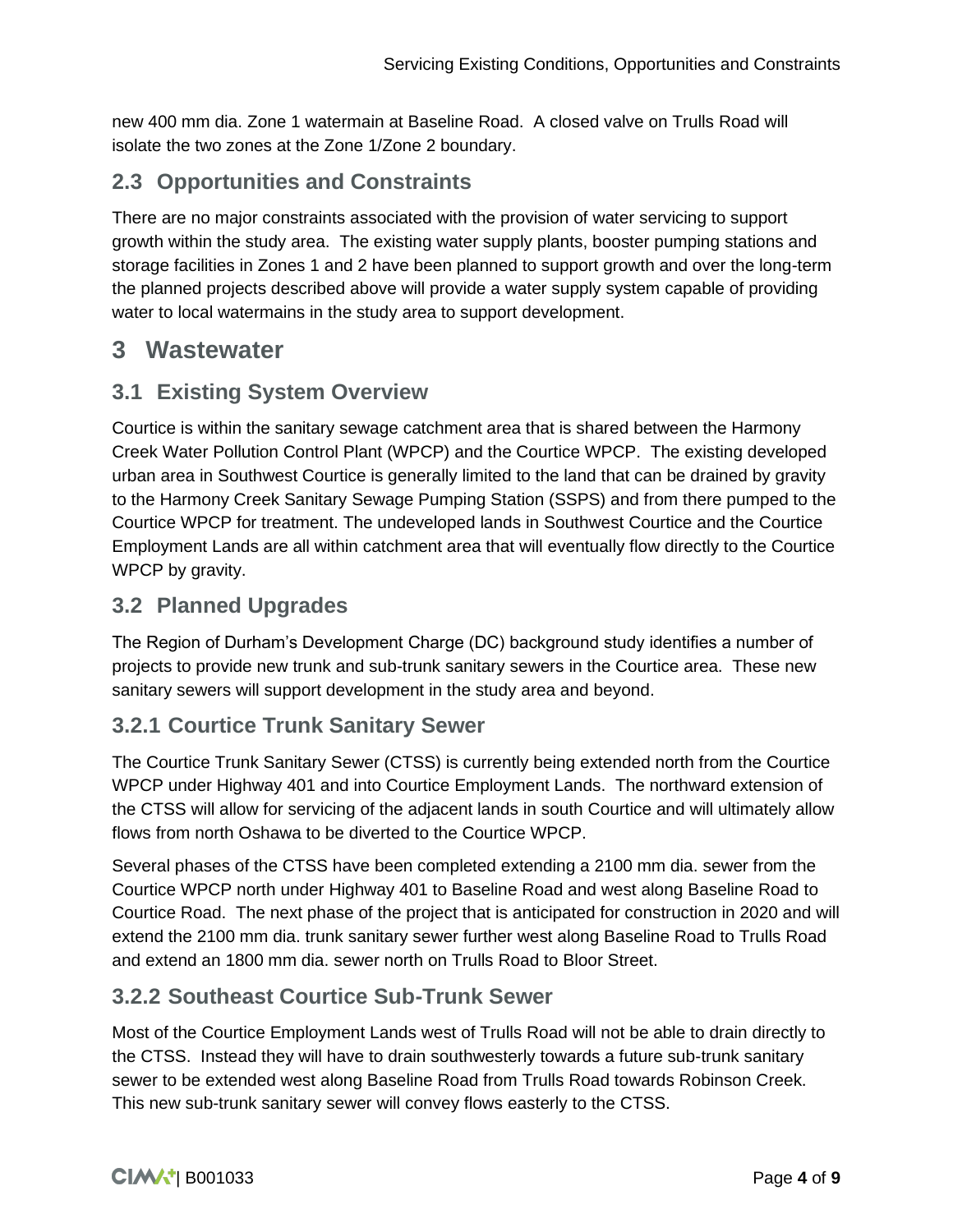## <span id="page-6-0"></span>**3.2.3 Baseline Road SPSS**

A new sewage pumping station referred to as the Baseline Road SPSS will be required to convey flows from the undeveloped lands in Southwest Courtice that are located west of Robinson Creek. The new pumping station will likely be located in the vicinity of the Baseline Road crossing over Robinson Creek with a forcemain discharging to the southwest Courtice sub-trunk sanitary sewer. It is possible that the Baseline Road SPSS could be located further north along Prestonvale Road with a longer forcemain connecting back to the sewer on Baseline Road, subject to an amendment of the Municipal Class Environmental Assessment.

#### <span id="page-6-1"></span>**3.2.4 Southeast Courtice Sub-Trunk Sewer**

There is a high point between Trulls Road and Courtice Road. As a result, not all flows from the lands east of Trulls Road will be able to be conveyed directly back to the CTSS. As such, a future sub-trunk sewer on Courtice Road is planned. A connection of this new sanitary sewer under the Canadian Pacific Railway to the CTSS at Baseline Road is not feasible. As a result, a connection west to the CTSS on Trulls Road in the vicinity of the railway or the future Type B Arterial Road.



<span id="page-6-2"></span>**Figure 3: Planned Wastewater Upgrades**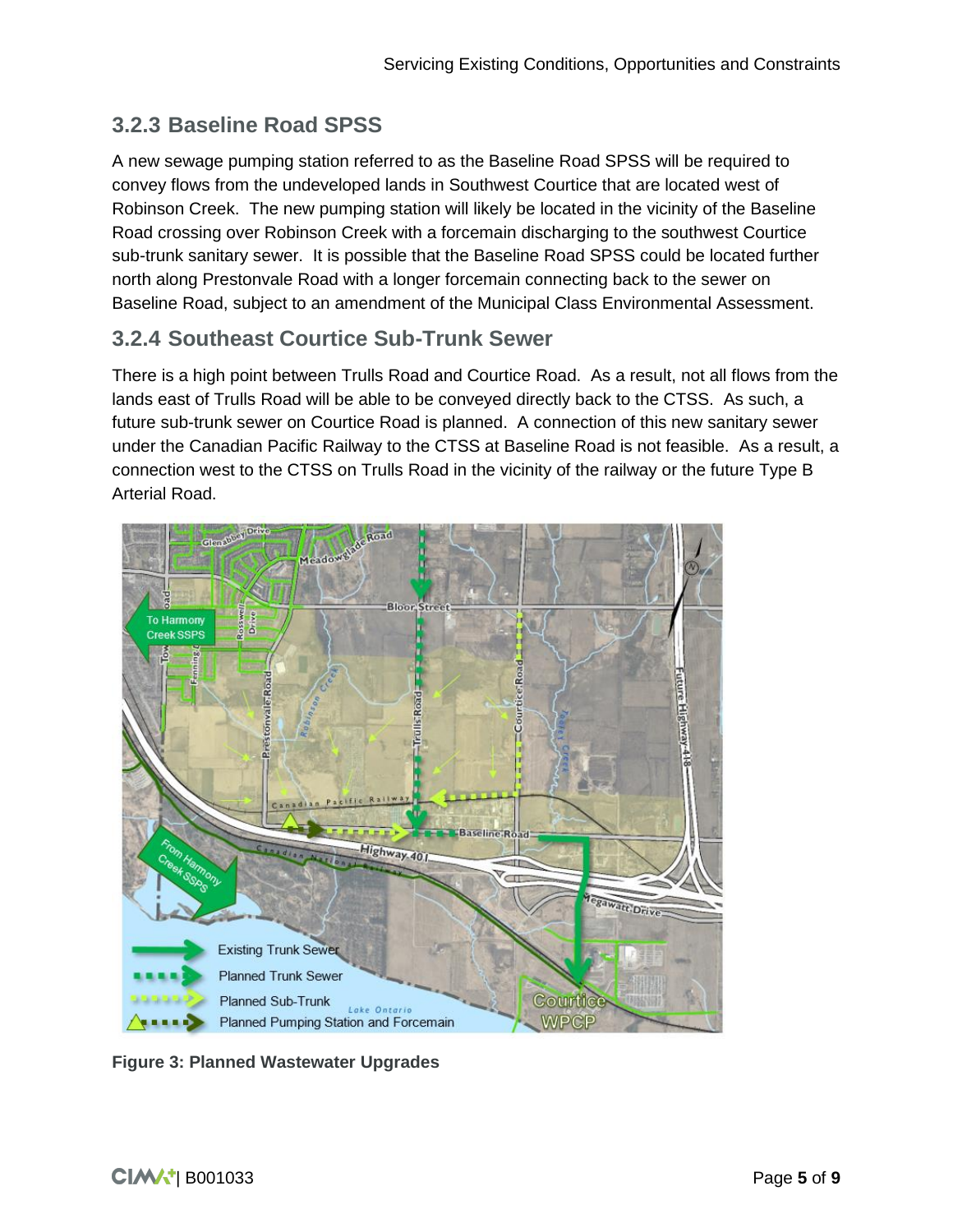# <span id="page-7-0"></span>**3.3 Opportunities and Constraints**

The planned trunk wastewater infrastructure within the study area will provide the framework for a network of local sanitary sewers to service development within the study area. There will be a need to confirm the specific location of the Baseline Road SPSS relative to the anticipated timing and configuration of development in Southwest Courtice. An alternative proposed location for the Baseline Road SPSS will require an amendment to the Municipal Class Environmental Assessment. There will also be a need to confirm the alignment of the east-west portion of the southeast Courtice sub-trunk sanitary sewer through the Courtice employment lands. One potential challenge will be servicing the portion of the Courtice employment lands situated east of Courtice Road. Depending on the development potential within this area either a local sewer connected directly to the CTSS or localized pumping station may be required.

# <span id="page-7-1"></span>**4 Stormwater Management**

# <span id="page-7-2"></span>**4.1 Existing Conditions**

The study area is located almost entirely within the watersheds of Robinson Creek and Tooley Creek. Southwest Courtice is located primarily within the Robinson Creek watershed. The Courtice Employment Lands are divided between the between the Robinson Creek and Tooley Creek watersheds. Approximately 18.3 ha in the most southwesterly portion of Southwest Courtice and the employments lands drains towards McLaughlin Bay via a small tributary that crosses under the CPR, Highway 401 and CNR corridors. The locations of watershed boundaries and existing stormwater management facilities are shown on **Figure 4**.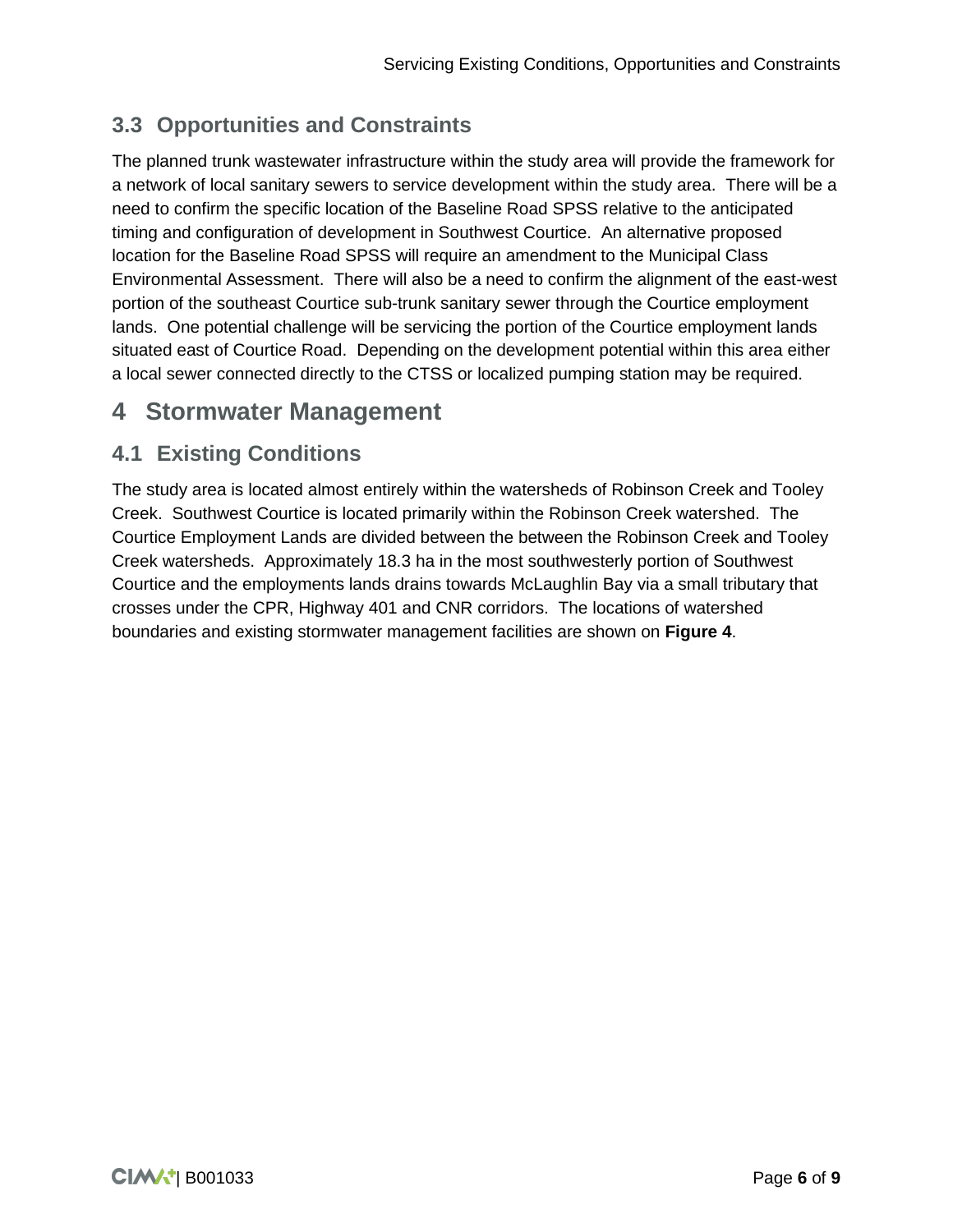

#### <span id="page-8-1"></span>**Figure 4: Anticipated Southwest Courtice SWM Facilities**

Most of the study area is rural in nature and consists of agricultural and rural residential lands that do not have formalized stormwater management systems. These rural lands generally drain towards Robinson and Tooley Creeks via roadside ditches and drainage courses that follow the natural topography of the area.

Existing employment-type development along Baseline road is primarily located within the Tooley Creek watershed. These existing developed sites have minimal existing Stormwater Management (SWM) infrastructure and are generally graded to drain towards roadside ditches that convey flows towards Tooley Creek.

Existing urban residential development in Southwest Courtice is generally supported by roadways and storm sewers that respectively convey major and minor flows to the existing Robinson Ridge SWM Pond, which provides quantity and quality control.

#### <span id="page-8-0"></span>**4.2 Objectives**

Stormwater Management (SWM) objectives for the study area are currently being confirmed through the completion of a subwatershed study for the Robinson Creek and Tooley Creek catchment areas. It is anticipated that facilities providing enhanced level stormwater quality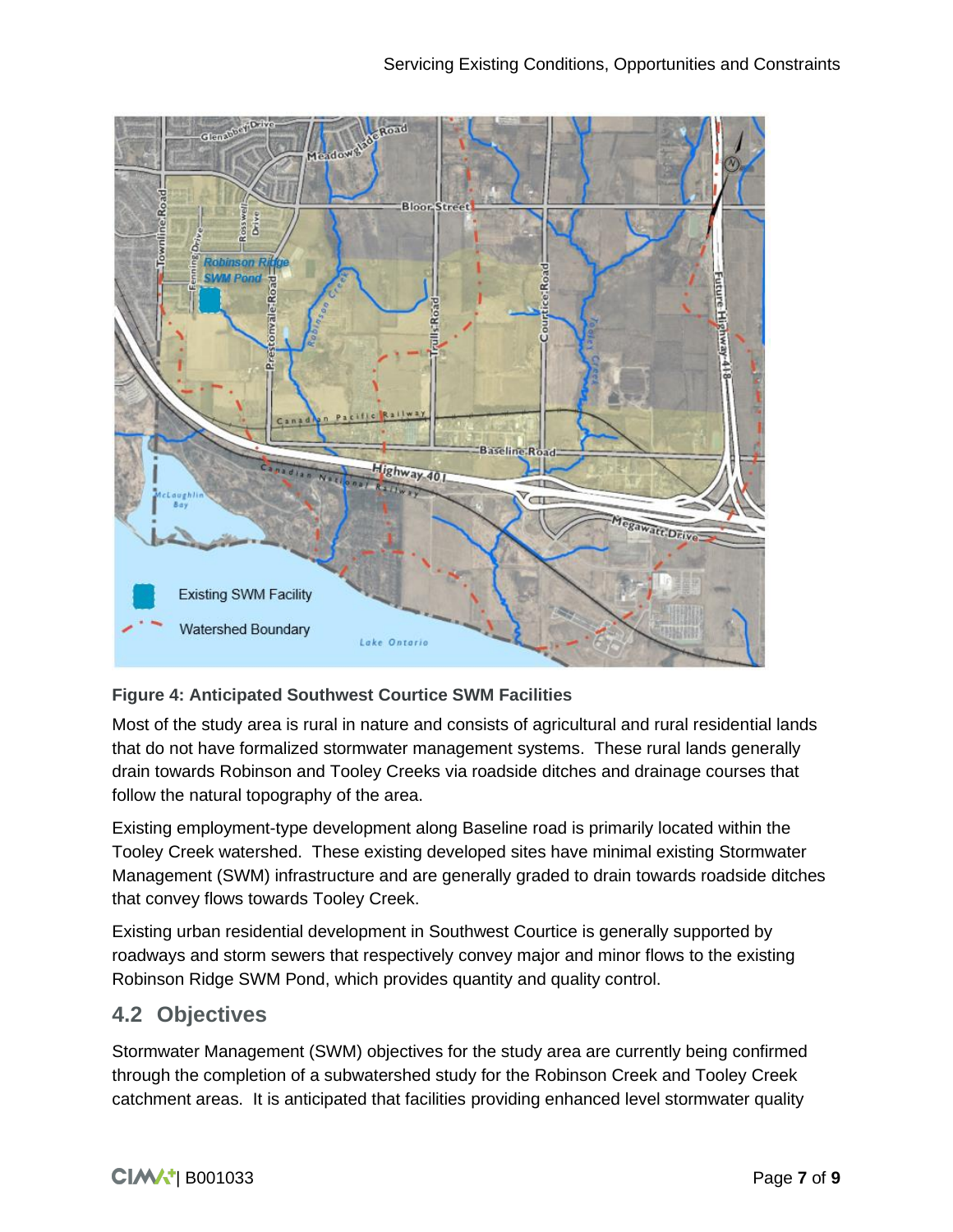control and post-development to pre-development quantity control will be required. For large scale development areas these facilities typically take the form of wet or wetland type stormwater management ponds. These types of ponds may be potentially combined with Low Impact Development (LID) site level quality control measures to create a treatment train approach and/or dry pond facilities for quantity control purposes. Typically, centralized SWM facilities that ultimately become public infrastructure are established to service multiple residential developments. SWM facilities for employment-type development often take the form of onsite facilities that remain private infrastructure.

# <span id="page-9-0"></span>**4.3 Opportunities and Constraints**

As noted, most of the lands within Southwest Courtice and of the study area (62.6 ha) drain towards Robinson Creek via several smaller tributary drainage courses. However, approximately 18.3 ha in the most southwesterly part of Southwest Courtice and the Courtice Employment lands (west of Presontvale Road) drain towards McLaughlin Bay via a small tributary that crosses under the CPR, Highway 401 and CNR corridors. This tributary discharges to the north end of McLaughlin Bay just west of the Clarington boundary. Maintaining the balance of run-off that is discharged towards Robinson Creek and McLaughlin Bay has been identified by CLOCA as a priority. As a result, it is anticipated that proposed development in Southwest Courtice will be required to maintain the existing drainage divide between the two watersheds with separate SWM facilities to provide water quality and quantity control for each. Furthermore, given existing topography and drainage courses it is anticipated that multiple SWM facilities will be required to control flows being discharged to Robinson Creek.

# <span id="page-9-1"></span>**4.4 Southwest Courtice Stormwater Management Facilities**

It is anticipated that three SWM Facilities will be required to provide control for flows to Robinson Creek. It is anticipated that this will include a facility for:

- The area west of Prestonvale Road and south of the tributary that originates at the existing Robinson Ridge SWM Facility;
- The area west of Prestonvale Road and north of the tributary that originates at the existing Robinson Ridge SWM Facility; and
- The area east of Prestonvale Road and north of the of the tributary that originates at the existing Robinson Ridge SWM Facility.

Depending on detailed development grading plans and the ultimate development of grade separated crossing of Prestonvale Road over the CPR there may also be a requirement for a SWM facility to control flows from the area east of Prestonvale Road immediately north of the CPR. An additional SWM facility is anticipated to be required to provide control for drainage that will continue to be directed towards McLaughlin Bay. It may be necessary to over control post-development flows from this facility due to suit the capacity of existing culverts under the CPR, Highway 401 and CNR. This SWM facility will most likely be located outside the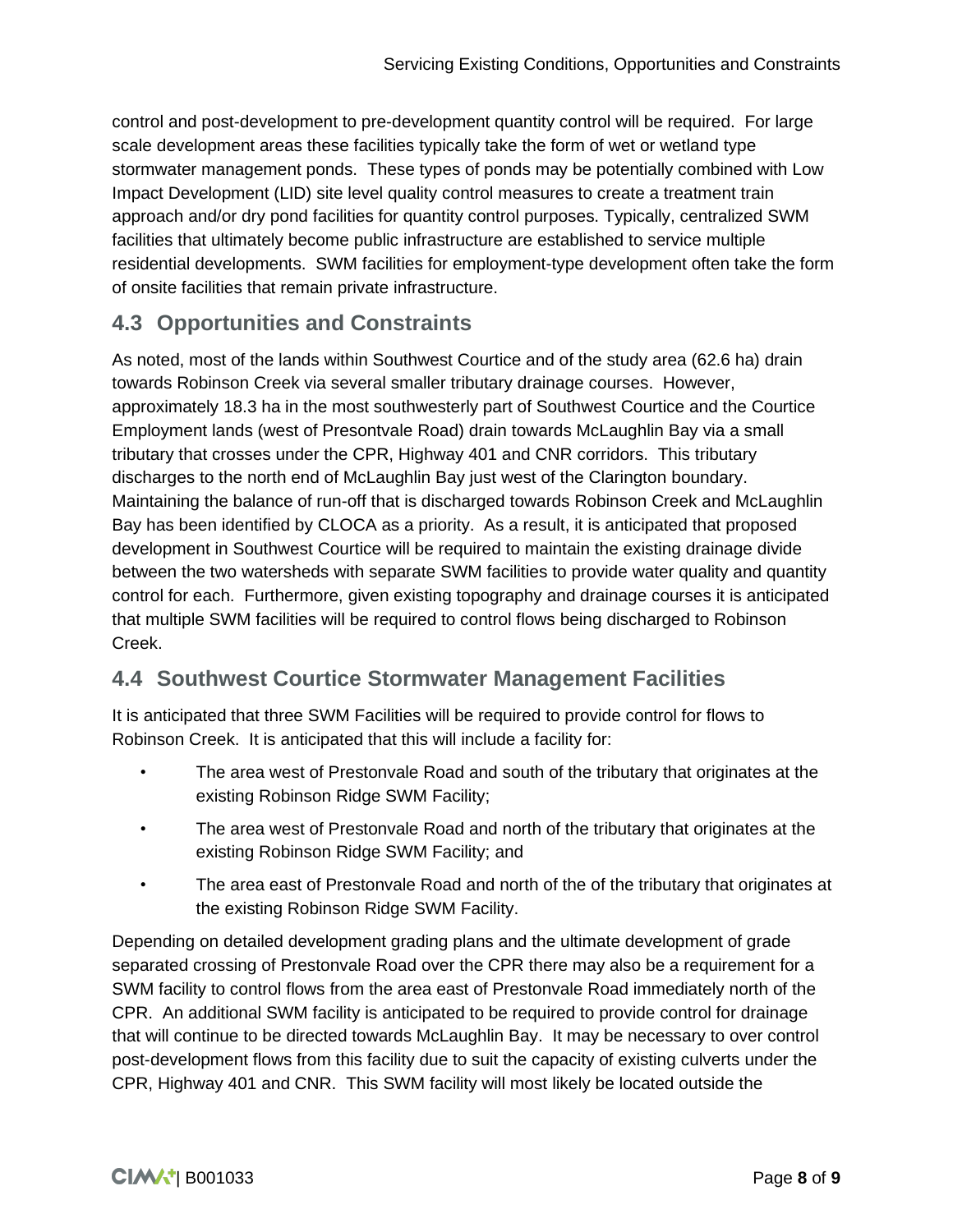Southwest Courtice residential lands and within Courtice Employment lands. The conceptual location of these facilities is shown in **Figure 5**.



#### <span id="page-10-1"></span>**Figure 5: Anticipated Southwest Courtice SWM Facilities**

#### <span id="page-10-0"></span>**4.5 Courtice Employment Lands SWM Facilities**

Similar to Southwest Courtice, the development of the Courtice Employment lands will require SWM facilities to control post-development flows to both Robinson Creek in the west and Tooley Creek in the east and the existing drainage divide between the two watersheds will have to be maintained. If the Courtice Employment lands are consolidated and developed in a relatively comprehensive fashion it may be possible to establish a smaller number of centralized SWM facilities planned for through a master drainage plan process. However, it is not uncommon for employment land areas to include individual SWM facilities for each site that is developed.

.